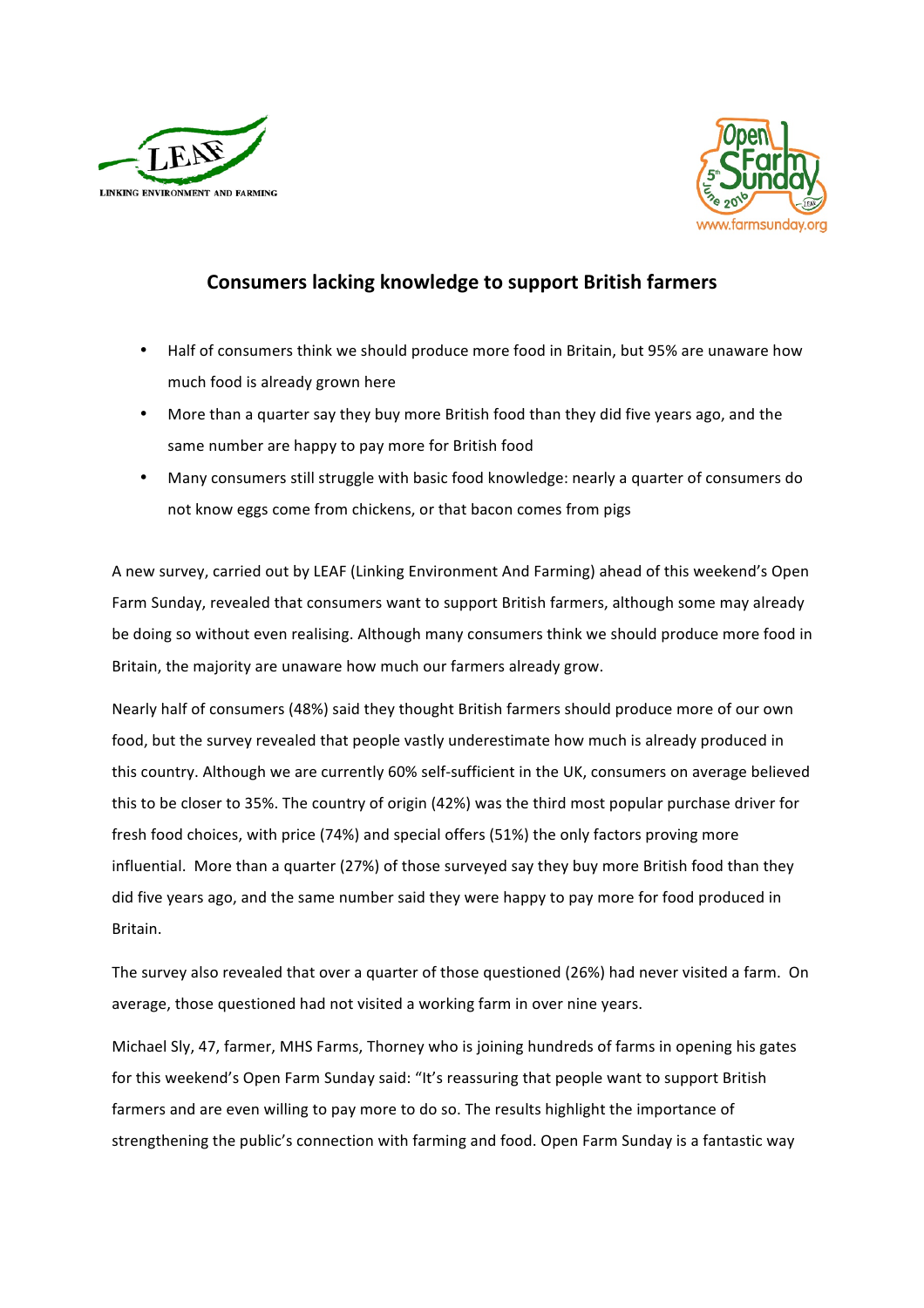to do this. We're hoping that by getting people out onto a farm this weekend they can find out more about what, and how much food, we produce in this country."

Worryingly the survey also revealed that many adults still struggle to understand basic food knowledge, such as which food comes from which crop or animal. More than one in four people questioned (26%) were unable to identify that milk came from a dairy cow, one in five (22%) did not know that eggs came from chickens, and just under a quarter (23%) were unaware that bacon comes from pigs. More than half of those questioned (51%) also didn't make the link between a dairy cow and butter, and more than a third (37%) could not connect steak with beef cattle.

Even when it comes to popular products like beer, porridge or mustard, many fail to make the connection to what is grown on a British farm. Only one in five could identify a picture of barley as an ingredient in beer, and only one in seven knew that oats were used in porridge. Meanwhile, sixteen percent didn't know crops used for breakfast cereals are grown in this country and four in ten (42%) were unaware that mustard seed is grown on British farms.

Annabel Shackleton, Open Farm Sunday Manager at LEAF added: "Open Farm Sunday is the ideal opportunity for people of all ages to visit a farm and discover more about the world of farming and the story behind their food. By spending time on a farm, talking to farmers and to the many other professionals involved in the industry – from agronomists to vets - the day offers a unique insight into this vital industry and helps people to value the work farmers do and the food they eat."

For more information on Open Farm Sunday and to find participating farms visit www.farmsunday.org. 

\*NFU

For further information contact:

**Ceres**  Open Farm Sunday Press Office T: 01189 475956 E: openfarmsunday@ceres-pr.co.uk

## **Editor's note:**

• All stats One Poll survey carried out for LEAF's Open Farm Sunday, May 2016. 2,000 UK adult respondents.

• Open Farm Sunday is managed by LEAF (Linking Environment And Farming). LEAF is the leading organisation delivering more sustainable food and farming. It works with farmers, the food industry, scientists and consumers to inspire and enable sustainable farming that is prosperous, enriches the environment and engages local communities. LEAF has organised Open Farm Sunday since it began in 2006. (LEAF is a registered charity no: 1045781)